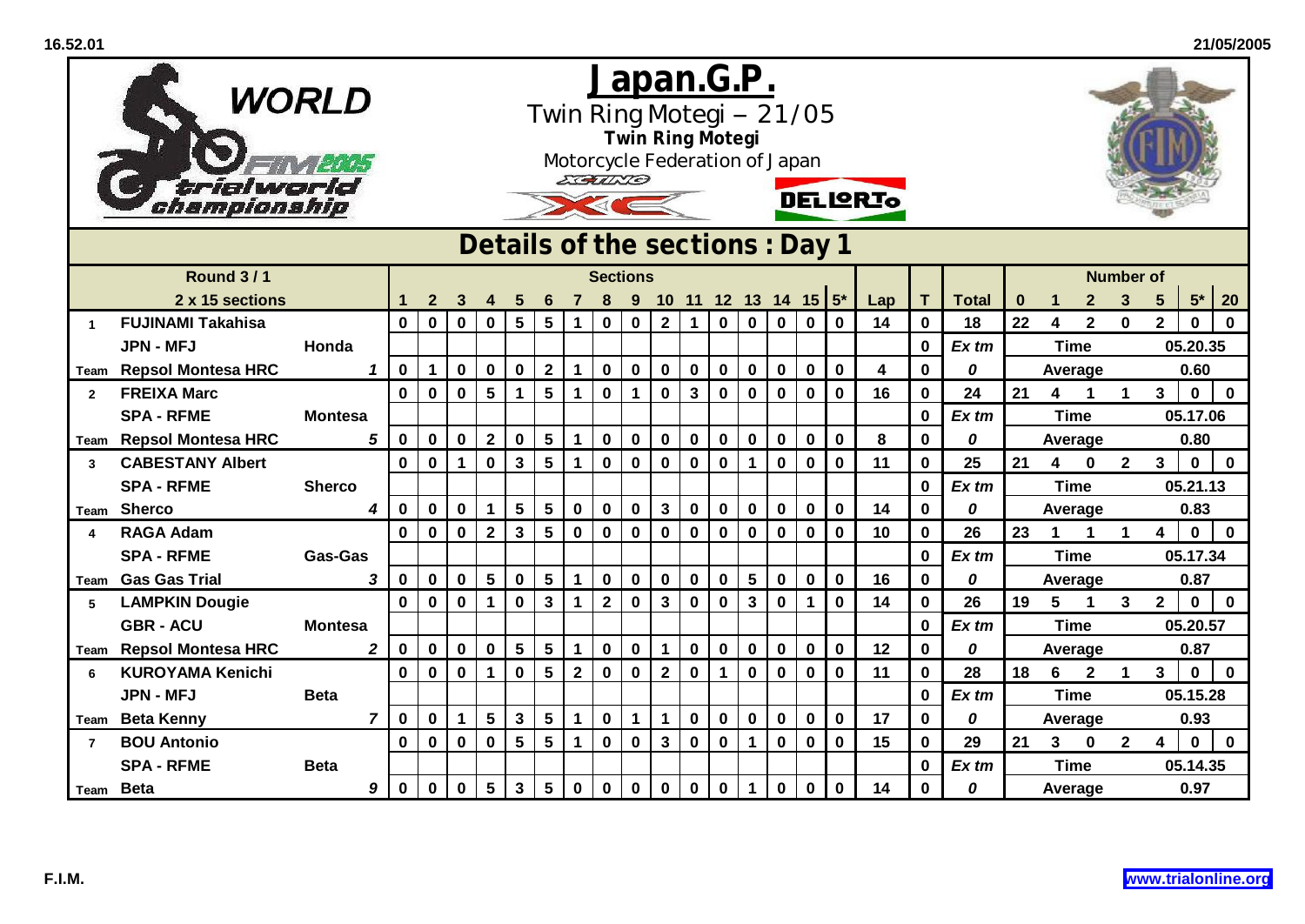|      | trialworld<br>championship | WORLD                               | <u>Japan.G.P.</u><br>Twin Ring Motegi -- 21/05<br><b>Twin Ring Motegi</b><br>Motorcycle Federation of Japan<br>EGUND<br><b>DELIGRIO</b><br>Details of the sections: Day 1 |              |                 |                 |                         |                 |                      |              |                 |                      |                |                 |                         |              |                         |                         |     |                |              |          |                |              |                      |                         |             |              |
|------|----------------------------|-------------------------------------|---------------------------------------------------------------------------------------------------------------------------------------------------------------------------|--------------|-----------------|-----------------|-------------------------|-----------------|----------------------|--------------|-----------------|----------------------|----------------|-----------------|-------------------------|--------------|-------------------------|-------------------------|-----|----------------|--------------|----------|----------------|--------------|----------------------|-------------------------|-------------|--------------|
|      |                            | <b>Round 3/1</b><br><b>Sections</b> |                                                                                                                                                                           |              |                 |                 |                         |                 |                      |              |                 |                      |                |                 |                         |              |                         |                         |     |                |              |          |                |              |                      |                         |             |              |
|      |                            |                                     |                                                                                                                                                                           |              |                 |                 |                         |                 |                      |              |                 |                      |                |                 |                         |              |                         |                         |     |                |              |          |                |              | <b>Number of</b>     |                         |             |              |
|      | 2 x 15 sections            |                                     |                                                                                                                                                                           | 2            |                 |                 |                         |                 |                      |              |                 |                      |                |                 |                         |              | 10 11 12 13 14 15 $5^*$ |                         | Lap | T.             | <b>Total</b> | $\bf{0}$ |                | $\mathbf{2}$ | $\mathbf{3}$         | $5\phantom{.0}$         | $5*$        | 20           |
| 8    | <b>JARVIS Graham</b>       |                                     | 1                                                                                                                                                                         | $\mathbf 0$  | $\mathbf{1}$    | $5\phantom{.0}$ | $\mathbf{3}$            | $5\phantom{1}$  | 1                    | $\mathbf 0$  | $\mathbf{1}$    | $\blacktriangleleft$ | $\mathbf{1}$   | $5\phantom{1}$  | $\mathbf{1}$            | $\mathbf{0}$ | $5\phantom{.0}$         | $\overline{\mathbf{0}}$ | 30  | $\mathbf 0$    | 43           | 13       | 10             | $\mathbf 0$  | $\mathbf{1}$         | 6                       | $\mathbf 0$ | $\mathbf{0}$ |
|      | <b>GBR - ACU</b>           | <b>Sherco</b>                       |                                                                                                                                                                           |              |                 |                 |                         |                 |                      |              |                 |                      |                |                 |                         |              |                         |                         |     | $\mathbf 0$    | Ex tm        |          | <b>Time</b>    |              |                      |                         | 05.22.43    |              |
|      | Team Sherco                |                                     | 8<br>0                                                                                                                                                                    | 0            | $\bf{0}$        | 1               | $\sqrt{5}$              | $5\phantom{.0}$ | 1                    | $\mathbf 0$  | 0               | $\mathbf 0$          | $\bf{0}$       | $\mathbf 0$     | $\bf{0}$                | $\mathbf 0$  | 1                       | $\mathbf 0$             | 13  | 0              | 0            |          | Average        |              |                      | 1.43                    |             |              |
| 9    | <b>TANAKA Taichi</b>       |                                     | $\mathbf{2}$                                                                                                                                                              | $\mathbf 0$  | $\mathbf 1$     | $\mathbf{3}$    | $\mathbf 0$             | $5\phantom{.0}$ | $\blacktriangleleft$ | $\mathbf 0$  | 1               | $\mathbf 0$          | $\mathbf{2}$   | $5\phantom{a}$  | $\mathbf{3}$            | $\mathbf 0$  | $\mathbf 1$             | $\mathbf 0$             | 24  | 0              | 49           | 13       | $\overline{7}$ | $\mathbf{3}$ | $\mathbf{3}$         | $\overline{\mathbf{4}}$ | $\mathbf 0$ | $\mathbf 0$  |
|      | <b>JPN - MFJ</b>           | <b>Gas-Gas</b>                      |                                                                                                                                                                           |              |                 |                 |                         |                 |                      |              |                 |                      |                |                 |                         |              |                         |                         |     | $\overline{7}$ | $Ex$ tm      |          | <b>Time</b>    |              |                      |                         | 05.25.12    |              |
| Team | <b>Taichi Racing Team</b>  |                                     | 19<br>$\mathbf 0$                                                                                                                                                         | 0            | 1               | ${\bf 5}$       | 1                       | $\sqrt{5}$      | $\mathbf 2$          | $\mathbf 0$  | 1               | $\mathbf{3}$         | $\pmb{0}$      | $\pmb{0}$       | $\boldsymbol{0}$        | $\mathbf 0$  | $\pmb{0}$               | $\bf{0}$                | 18  | $\mathbf 0$    | 0            |          | Average        |              |                      |                         | 1.40        |              |
| 10   | <b>PASCUET Jordi</b>       |                                     | 1                                                                                                                                                                         | $\bf{0}$     | $\mathbf 1$     | 5               | $\overline{\mathbf{5}}$ | $5\phantom{.0}$ | $\blacktriangleleft$ | $\mathbf 0$  | $5\phantom{.0}$ | $5\phantom{1}$       | $\mathbf 0$    | 1               | $\mathbf 1$             | $\mathbf 0$  | $\mathbf 1$             | $\mathbf 0$             | 31  | $\mathbf 0$    | 55           | 10       | 9              | $\mathbf 1$  | 3                    | $\overline{7}$          | $\mathbf 0$ | $\mathbf{0}$ |
|      | <b>SPA - RFME</b>          | <b>Gas-Gas</b>                      |                                                                                                                                                                           |              |                 |                 |                         |                 |                      |              |                 |                      |                |                 |                         |              |                         |                         |     | 0              | Ex tm        |          | <b>Time</b>    |              |                      |                         | 05.19.38    |              |
|      | Team Pascuet               |                                     | $\bf{0}$<br>10 <sup>1</sup>                                                                                                                                               | $\mathbf 0$  | $\overline{2}$  | 5               | $\mathbf{3}$            | 5               | 1                    | $\mathbf 0$  | 1               | $\mathbf{3}$         | $\mathbf 0$    | $\mathbf 1$     | $\mathbf{3}$            | $\mathbf 0$  | $\mathbf 0$             | $\mathbf 0$             | 24  | 0              | 0            |          | Average        |              |                      |                         | 1.83        |              |
| 11   | <b>NOZAKI Fumitaka</b>     |                                     | $\mathbf 0$                                                                                                                                                               | $\mathbf 0$  | $\mathbf 0$     | $\mathbf{3}$    | $5\phantom{.0}$         | $5\phantom{.0}$ | $5\phantom{1}$       | $\mathbf 0$  | $\mathbf{3}$    | $\mathbf{3}$         | $\pmb{0}$      | $\mathbf 1$     | $\overline{\mathbf{2}}$ | $\mathbf 0$  | $5\phantom{.0}$         | $\bf{0}$                | 32  | 0              | 56           | 13       | 5              | 1            | $\mathbf{3}$         | 8                       | $\mathbf 0$ | $\mathbf{0}$ |
|      | <b>JPN - MFJ</b>           | Scorpa                              |                                                                                                                                                                           |              |                 |                 |                         |                 |                      |              |                 |                      |                |                 |                         |              |                         |                         |     | 0              | $Ex$ tm      |          | <b>Time</b>    |              |                      |                         | 05.15.57    |              |
|      | <b>Team Scorpa Racing</b>  |                                     | $\mathbf 0$<br>12                                                                                                                                                         | $\mathbf 0$  | $\mathbf 0$     | $5\phantom{.0}$ | $\overline{1}$          | 5               | $5\phantom{.0}$      | $\mathbf 0$  | $\mathbf 1$     | $\mathbf 0$          | 1              | $\mathbf 1$     | $\mathbf 0$             | $\mathbf 0$  | $5\phantom{.0}$         | $\bf{0}$                | 24  | $\mathbf 0$    | 0            |          | Average        |              |                      |                         | 1.87        |              |
| 12   | <b>FAJARDO Jeroni</b>      |                                     | $\bf{0}$                                                                                                                                                                  | $\mathbf 0$  | $5\phantom{1}$  | 5               | $5\phantom{1}$          | 5               | 1                    | 5            | $5\phantom{1}$  | $\mathbf 0$          | $\mathbf{2}$   | $5\phantom{.0}$ | $\mathbf 1$             | $\mathbf{0}$ | $\overline{2}$          | $\mathbf 0$             | 41  | $\mathbf 0$    | 59           | 11       | $\overline{7}$ | $\mathbf{2}$ | $\blacktriangleleft$ | $9^{\circ}$             | $\mathbf 0$ | $\mathbf 0$  |
|      | <b>SPA - RFME</b>          | <b>Gas-Gas</b>                      |                                                                                                                                                                           |              |                 |                 |                         |                 |                      |              |                 |                      |                |                 |                         |              |                         |                         |     | 0              | Ex tm        |          | <b>Time</b>    |              |                      | 05.24.06                |             |              |
|      | Team Gas Gas Trial         |                                     | 6<br>0                                                                                                                                                                    | $\mathbf 0$  | $\mathbf 1$     | $\mathbf{3}$    | $\overline{\mathbf{5}}$ | $5\phantom{a}$  | $\mathbf{1}$         | $\mathbf 1$  | $\mathbf 1$     | $\pmb{0}$            | $\mathbf 0$    | $\mathbf 1$     | $\mathbf 0$             | $\mathbf 0$  | $\pmb{0}$               | $\mathbf 0$             | 18  | 0              | 0            |          | Average        |              |                      |                         | 1.97        |              |
| 13   | <b>OGAWA Tomoyuki</b>      |                                     | $\mathbf 0$                                                                                                                                                               | $\mathbf{1}$ | 5               | $\mathbf{2}$    | $5\phantom{1}$          | 5               | $5\phantom{1}$       | $\mathbf 0$  | $\overline{2}$  | 5                    | $\mathbf{3}$   | $\mathbf 1$     | $\overline{\mathbf{2}}$ | $\mathbf 0$  | $\mathbf{1}$            | $\mathbf 0$             | 37  | $\mathbf 0$    | 63           | 10       | 6              | 4            | $\blacktriangleleft$ | 9                       | $\mathbf 0$ | $\mathbf 0$  |
|      | <b>JPN - MFJ</b>           | Honda                               |                                                                                                                                                                           |              |                 |                 |                         |                 |                      |              |                 |                      |                |                 |                         |              |                         |                         |     | 1              | Ex tm        |          | <b>Time</b>    |              |                      |                         | 05.17.09    |              |
|      | Team HRC                   |                                     | 17<br>$\mathbf 0$                                                                                                                                                         | $\bf{0}$     | $\mathbf 1$     | 5               | $5\phantom{1}$          | $5\phantom{1}$  | $\mathbf 1$          | $\mathbf 0$  | $\mathbf 0$     | $\mathbf 0$          | $\mathbf{2}$   | $\mathbf 1$     | $5\phantom{.0}$         | $\mathbf 0$  | $\mathbf 0$             | $\mathbf 0$             | 25  | 0              | 0            |          | Average        |              |                      |                         | 2.07        |              |
| 14   | <b>BLAZUSIAK Tadeusz</b>   |                                     | $\mathbf 0$                                                                                                                                                               | $\mathbf 0$  | $5\phantom{.0}$ | $5\phantom{.0}$ | $5\phantom{1}$          | $5\phantom{1}$  | $5\phantom{a}$       | $\mathbf{2}$ | 5               | $\mathbf 1$          | $5\phantom{a}$ | $\bf{0}$        | $\mathbf{3}$            | $\mathbf 0$  | $\mathbf{1}$            | $\mathbf 0$             | 42  | $\mathbf 0$    | 64           | 9        | 8              | 1            | 3                    | 9                       | $\mathbf 0$ | $\mathbf 0$  |
|      | <b>POL - PZM</b>           | <b>Gas-Gas</b>                      |                                                                                                                                                                           |              |                 |                 |                         |                 |                      |              |                 |                      |                |                 |                         |              |                         |                         |     | 0              | Ex tm        |          | <b>Time</b>    |              |                      |                         | 05.11.44    |              |
|      | Team Kegel Blazusiak       |                                     | $\mathbf 0$<br>11                                                                                                                                                         | $\mathbf 0$  | $\mathbf 1$     | 1               | $\mathbf 1$             | 5               | 1                    | $\mathbf 0$  | $\mathbf 1$     | $5\phantom{1}$       | $\mathbf{3}$   | $\mathbf 0$     | $\mathbf{1}$            | $\mathbf{3}$ | $\mathbf 0$             | $\mathbf 0$             | 22  | 0              | 0            | Average  |                |              |                      |                         | 2.13        |              |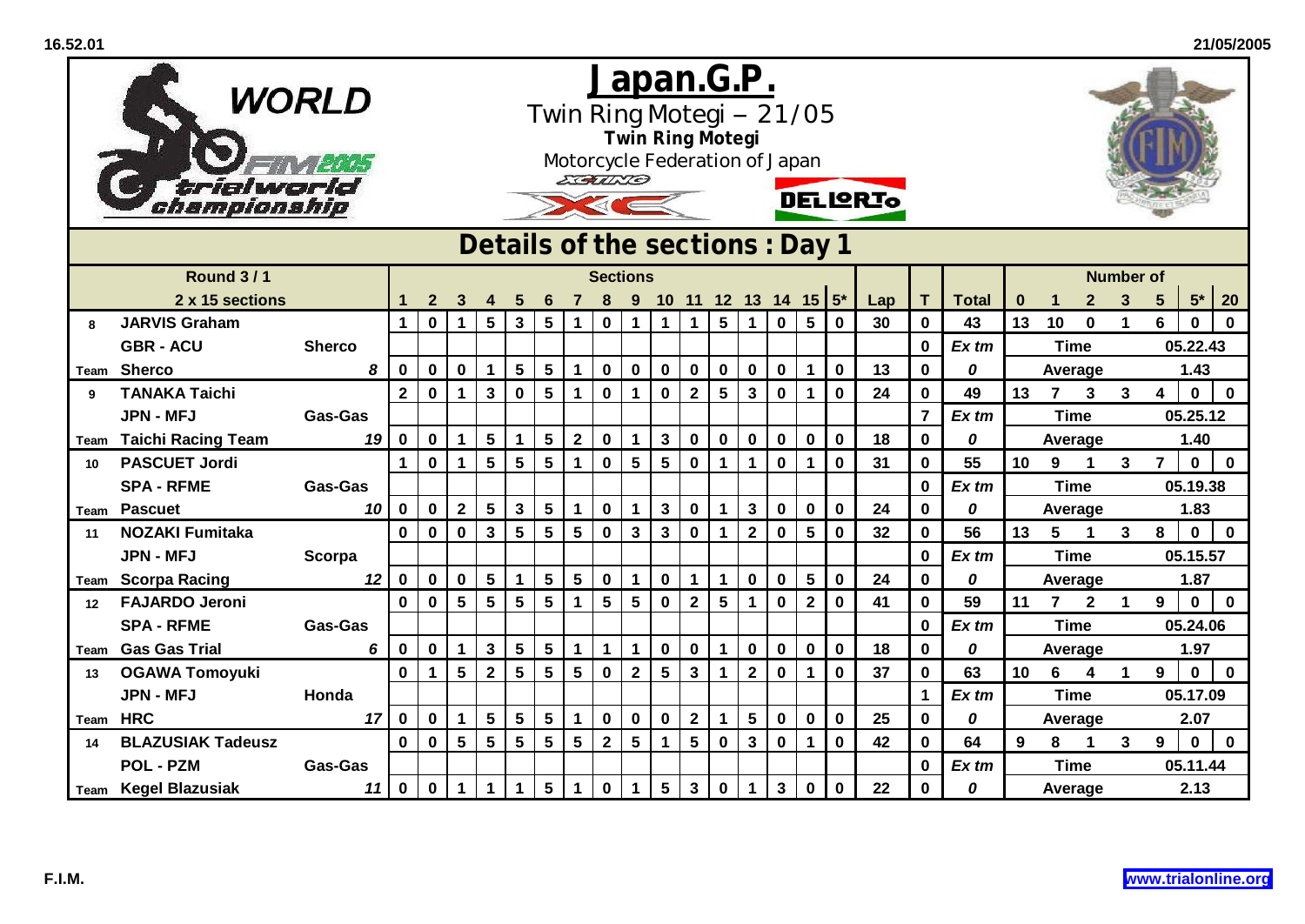|      | trialworld<br>hampionship   | <b>WORLD</b>                                      |                | <u>Japan.G.P.</u><br>Twin Ring Motegi -- 21/05<br>Twin Ring Motegi<br>Motorcycle Federation of Japan<br>ECALES<br><b>DELIQRIO</b> |                 |                      |                 |                 |                         |                |                  |                |                 |                 |                         |                |                 |             |     |              |              |         |                         |                 |                         |             |             |              |
|------|-----------------------------|---------------------------------------------------|----------------|-----------------------------------------------------------------------------------------------------------------------------------|-----------------|----------------------|-----------------|-----------------|-------------------------|----------------|------------------|----------------|-----------------|-----------------|-------------------------|----------------|-----------------|-------------|-----|--------------|--------------|---------|-------------------------|-----------------|-------------------------|-------------|-------------|--------------|
|      |                             | Details of the sections: Day 1<br><b>Sections</b> |                |                                                                                                                                   |                 |                      |                 |                 |                         |                |                  |                |                 |                 |                         |                |                 |             |     |              |              |         |                         |                 |                         |             |             |              |
|      | <b>Round 3/1</b>            |                                                   |                |                                                                                                                                   |                 |                      |                 |                 |                         |                |                  |                |                 |                 |                         |                |                 |             |     |              |              |         |                         |                 | <b>Number of</b>        |             |             |              |
|      | 2 x 15 sections             |                                                   |                | $\mathbf{2}$                                                                                                                      | 3               |                      |                 |                 |                         |                |                  |                |                 |                 | 10 11 12 13 14 15 $5^*$ |                |                 |             | Lap | T.           | <b>Total</b> | 0       |                         | $\mathbf{2}$    | 3                       | 5           | $5*$        | 20           |
| 15   | <b>SHIBUYA Isao</b>         |                                                   | 5              | $\mathbf 0$                                                                                                                       | $\mathbf 1$     | $\blacktriangleleft$ | 5 <sup>5</sup>  | $5\phantom{.0}$ | $\mathbf{1}$            | $\mathbf 0$    | $\overline{2}$   | $5\phantom{1}$ | $\mathbf{3}$    | $\mathbf 0$     | $5\phantom{1}$          | $\mathbf 0$    | 2 <sup>1</sup>  | $\mathbf 0$ | 35  | $\mathbf{0}$ | 71           | 10      | $\overline{\mathbf{4}}$ | $\mathbf{3}$    | $\overline{2}$          | 11          | $\mathbf 0$ | $\mathbf 0$  |
|      | <b>JPN - MFJ</b>            | Yamaha                                            |                |                                                                                                                                   |                 |                      |                 |                 |                         |                |                  |                |                 |                 |                         |                |                 |             |     | $\mathbf 0$  | Ex tm        |         | <b>Time</b>             |                 |                         |             | 05.04.23    |              |
|      | Team Shibuya TYS            | 21                                                | $\mathbf 1$    | 0                                                                                                                                 | $5\phantom{.0}$ | $5\phantom{.0}$      | 5               | $5\phantom{.0}$ | $\mathbf{2}$            | 0              | $5\phantom{.0}$  | $5\phantom{1}$ | 0               | $\mathbf 0$     | $\bf{0}$                | 0              | $\mathbf{3}$    | $\bf{0}$    | 36  | 0            | 0            |         | Average                 |                 |                         |             | 2.37        |              |
| 16   | <b>MORRIS Shaun</b>         |                                                   | $\mathbf 0$    | $\mathbf 0$                                                                                                                       | $\mathbf 1$     | $5\phantom{1}$       | 5               | $5\phantom{1}$  | $\mathbf{3}$            | $\mathbf 0$    | $\mathbf 2$      | $5\phantom{1}$ | $5\phantom{.0}$ | $\mathbf{3}$    | $\mathbf{3}$            | $\mathbf 0$    | $\mathbf{3}$    | $\mathbf 0$ | 40  | $\mathbf 0$  | 78           | 8       | 4                       | $\overline{2}$  | 5 <sup>5</sup>          | 11          | $\mathbf 0$ | $\mathbf 0$  |
|      | <b>GBR - ACU</b>            | <b>Gas-Gas</b>                                    |                |                                                                                                                                   |                 |                      |                 |                 |                         |                |                  |                |                 |                 |                         |                |                 |             |     | $\mathbf 0$  | Ex tm        |         | <b>Time</b>             |                 |                         |             | 05.15.26    |              |
| Team | <b>Prolec</b>               | 16                                                | $\bf{0}$       | 0                                                                                                                                 | 1               | $5\phantom{.0}$      | 5               | $5\phantom{.0}$ | $\overline{\mathbf{5}}$ | $\mathbf 0$    | $\boldsymbol{2}$ | 5              | 1               | $\sqrt{5}$      | $\mathbf 3$             | $\mathbf 0$    | $\mathbf 1$     | $\pmb{0}$   | 38  | $\mathbf 0$  | 0            |         | Average                 |                 | $5\phantom{1}$          | 9           | 2.60        |              |
| 17   | <b>CONNOR Sam</b>           |                                                   | $\mathbf{2}$   | $\mathbf{2}$                                                                                                                      | $\mathbf{3}$    | 5                    | 3               | $5\phantom{.0}$ | $5\phantom{.0}$         | $\mathbf{2}$   | $\mathbf 3$      | $\mathbf 1$    | $\mathbf{2}$    | $\mathbf{2}$    | $5\phantom{.0}$         | $\mathbf 0$    | $5\phantom{.0}$ | $\bf{0}$    | 45  | $\mathbf 0$  | 78           | 5       | 4                       | $\overline{7}$  | $\mathbf 0$             | $\mathbf 0$ |             |              |
|      | <b>GBR - ACU</b>            | <b>Sherco</b>                                     |                |                                                                                                                                   |                 |                      |                 |                 |                         |                |                  |                |                 |                 |                         |                |                 |             |     | $\mathbf 0$  | Ex tm        |         | <b>Time</b>             |                 |                         |             | 05.07.16    |              |
| Team | <b>Sherco</b>               | 14                                                | $\overline{2}$ | $\mathbf{0}$                                                                                                                      | $\mathbf{3}$    | $5\phantom{1}$       | 3               | $5\phantom{.0}$ | 1                       | 5              | $\mathbf{2}$     | 5              | 0               | $\mathbf 1$     | 1                       | 0              | $\mathbf 0$     | $\mathbf 0$ | 33  | $\mathbf 0$  | 0            |         | Average                 |                 |                         |             | 2.60        |              |
| 18   | <b>JUAN Jose-Maria</b>      |                                                   | 5              | 5                                                                                                                                 | $\mathbf{3}$    | $5\phantom{1}$       | 5               | 5               | $\mathbf{1}$            |                | $\mathbf{3}$     | $5\phantom{1}$ | $\mathbf{3}$    | $\mathbf{3}$    | $5\phantom{1}$          | $\bf{0}$       | 5               | $\mathbf 0$ | 54  | $\mathbf 0$  | 98           | 3       | 5                       | 1               | $\overline{7}$          | 14          | $\mathbf 0$ | $\mathbf{0}$ |
|      | <b>SPA - RFME</b>           | <b>Montesa</b>                                    |                |                                                                                                                                   |                 |                      |                 |                 |                         |                |                  |                |                 |                 |                         |                |                 |             |     | 0            | $Ex$ tm      |         | <b>Time</b>             |                 |                         |             | 05.23.37    |              |
| Team | <b>RFME Equipo Nacional</b> | 24                                                | $\mathbf{1}$   | $\mathbf 0$                                                                                                                       | $\mathbf{1}$    | $5\phantom{1}$       | 5               | $5\phantom{.0}$ | $\overline{\mathbf{5}}$ | $\mathbf{2}$   | $\mathbf{3}$     | $\mathbf{3}$   | 5 <sup>5</sup>  | $\mathbf{1}$    | $\mathbf{3}$            | $\mathbf 0$    | $5\phantom{.0}$ | $\mathbf 0$ | 44  | $\mathbf 0$  | 0            |         | Average                 |                 |                         |             | 3.27        |              |
| 19   | <b>ONISHI Kazuhiro</b>      |                                                   | 5              | $\mathbf 0$                                                                                                                       | $\overline{3}$  | 5                    | 5               | 5               | $\mathbf{1}$            | $\mathbf{3}$   | $\mathbf{3}$     | 5              | 5               | $\mathbf{3}$    | 5                       | $\mathbf 0$    | $\mathbf{3}$    | $\mathbf 0$ | 51  | $\mathbf 0$  | 109          | 3       | $\mathbf 1$             | $\mathbf 1$     | 10                      | 15          | $\mathbf 0$ | $\mathbf 0$  |
|      | <b>JPN - MFJ</b>            | <b>Beta</b>                                       |                |                                                                                                                                   |                 |                      |                 |                 |                         |                |                  |                |                 |                 |                         |                |                 |             |     | $\mathbf 1$  | Ex tm        |         | <b>Time</b>             |                 |                         |             | 05.23.17    |              |
|      | Team Azzuro Beta XC Ting    | 33 <sup>3</sup>                                   | $\mathbf{2}$   | $\mathbf{3}$                                                                                                                      | 3 <sup>1</sup>  | $\sqrt{5}$           | $5\phantom{.0}$ | 5               | $\overline{\mathbf{5}}$ | 5              | 5                | $5\phantom{1}$ | $\mathbf{3}$    | $\mathbf{3}$    | $\mathbf{3}$            | $\mathbf 0$    | 5 <sub>1</sub>  | $\pmb{0}$   | 57  | $\mathbf 0$  | 0            |         |                         | 3.60<br>Average |                         |             |             |              |
| 20   | <b>SAKATA Shota</b>         |                                                   | $5\phantom{1}$ | $\mathbf 1$                                                                                                                       | 5               | 5                    | 5               | $5\phantom{.0}$ | $5\phantom{1}$          | 5              | $\mathbf{3}$     | $5\phantom{1}$ | $\mathbf{2}$    | $\mathbf{3}$    | $5\phantom{1}$          | $\mathbf 0$    | $5\phantom{.0}$ | $\mathbf 0$ | 59  | $\mathbf 0$  | 116          | 3       | $\mathbf{2}$            | $\mathbf 1$     | $\overline{\mathbf{4}}$ | 20          | $\mathbf 0$ | $\mathbf 0$  |
|      | <b>JPN - MFJ</b>            | <b>Gas-Gas</b>                                    |                |                                                                                                                                   |                 |                      |                 |                 |                         |                |                  |                |                 |                 |                         |                |                 |             |     | $\mathbf 0$  | Ex tm        |         | <b>Time</b>             |                 |                         |             | 05.16.52    |              |
|      | Team Gas Gas Shota          | 34                                                | $\mathbf 1$    | $\mathbf 0$                                                                                                                       | $5\phantom{1}$  | $5\phantom{1}$       | 5               | 5               | $5\phantom{1}$          | 5              | $5\phantom{.0}$  | $5\phantom{1}$ | $\mathbf{3}$    | $5\phantom{.0}$ | $\mathbf{3}$            | $\mathbf 0$    | 5               | $\mathbf 0$ | 57  | $\mathbf{0}$ | 0            |         | Average                 |                 |                         |             | 3.87        |              |
| 21   | <b>OGAWA Tsuyoshi</b>       |                                                   | $\mathbf 0$    | 5                                                                                                                                 | $\mathbf{3}$    | $5\phantom{1}$       | 5               | 5               | $\overline{\mathbf{5}}$ | $5\phantom{a}$ | $\mathbf{3}$     | $\mathbf{3}$   | 5               | $\mathbf{3}$    | $5\phantom{1}$          | $5\phantom{a}$ | 5 <sub>1</sub>  | $\mathbf 0$ | 62  | $\mathbf 0$  | 118          | 3       | $\mathbf 0$             | $\mathbf 0$     | 9                       | 18          | $\mathbf 0$ | $\mathbf 0$  |
|      | <b>JPN - MFJ</b>            | Honda                                             |                |                                                                                                                                   |                 |                      |                 |                 |                         |                |                  |                |                 |                 |                         |                |                 |             |     | 1            | Ex tm        |         | <b>Time</b>             |                 |                         |             | 05.27.20    |              |
|      | Team Mitani                 | 31                                                | $\bf{0}$       | $\mathbf{3}$                                                                                                                      | $5\phantom{1}$  | $5\phantom{1}$       | 5               | 5               | $5\phantom{1}$          | $\mathbf{3}$   | 5                | $5\phantom{1}$ | $\mathbf{3}$    | $\mathbf{3}$    | $5\phantom{1}$          | $\mathbf 0$    | $\mathbf{3}$    | $\mathbf 0$ | 55  | $\mathbf 0$  | 0            | Average |                         |                 |                         |             | 3.90        |              |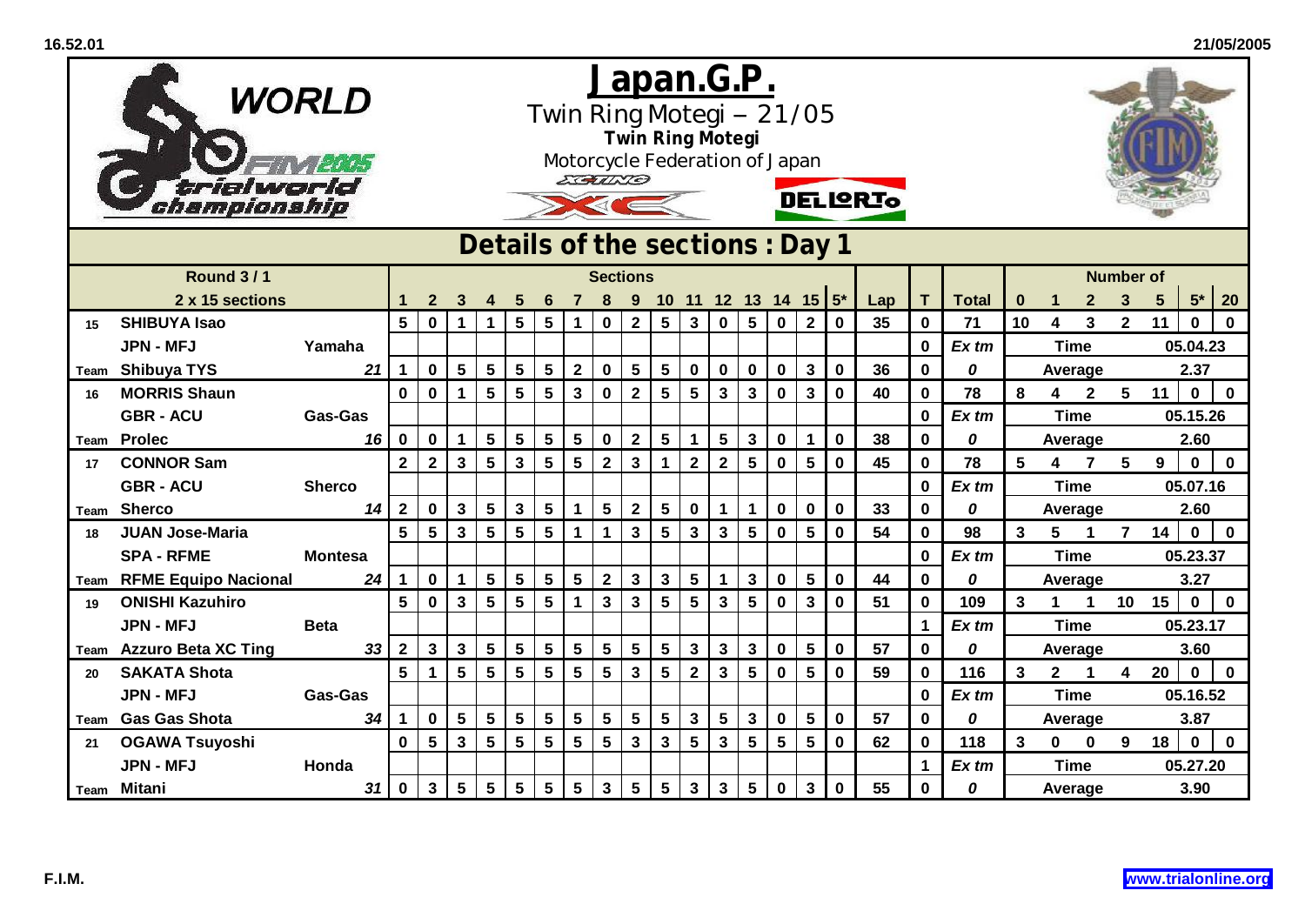|                 | WORLD<br>trialworld<br>hampionship |                                                                       |                 |              |                 |                 |                | EGUND           |                 | <b>Twin Ring Motegi</b> |                 |                 | Japan.G.P.<br>Twin Ring Motegi -- 21/05<br>Motorcycle Federation of Japan |                 |                 |                         | <b>DELIQRIO</b> |                 |             |     |              |              |                |                      |              |                         |                 |                   |              |
|-----------------|------------------------------------|-----------------------------------------------------------------------|-----------------|--------------|-----------------|-----------------|----------------|-----------------|-----------------|-------------------------|-----------------|-----------------|---------------------------------------------------------------------------|-----------------|-----------------|-------------------------|-----------------|-----------------|-------------|-----|--------------|--------------|----------------|----------------------|--------------|-------------------------|-----------------|-------------------|--------------|
|                 |                                    | Details of the sections: Day 1<br><b>Round 3/1</b><br><b>Sections</b> |                 |              |                 |                 |                |                 |                 |                         |                 |                 |                                                                           |                 |                 |                         |                 |                 |             |     |              |              |                |                      |              |                         |                 |                   |              |
|                 |                                    |                                                                       |                 |              |                 |                 |                |                 |                 |                         |                 |                 |                                                                           |                 |                 |                         |                 |                 |             |     |              |              |                |                      |              | <b>Number of</b>        |                 |                   |              |
|                 | 2 x 15 sections                    |                                                                       |                 |              | 2               |                 |                |                 |                 |                         |                 |                 |                                                                           |                 |                 | 10 11 12 13 14 15 $5^*$ |                 |                 |             | Lap | T.           | <b>Total</b> | 0              |                      | $\mathbf{2}$ | 3                       | $5\phantom{.0}$ | ${\bf 5^{\star}}$ | 20           |
| 22 <sub>2</sub> | <b>TANAKA Hiroto</b>               |                                                                       |                 | $\mathbf{3}$ | $\overline{2}$  | 3 <sup>1</sup>  | $\sqrt{5}$     | $5\overline{)}$ | $5\phantom{a}$  | $5\phantom{1}$          | $5\phantom{.0}$ | 5               | $5\phantom{1}$                                                            | $5\phantom{a}$  | $5\phantom{a}$  | $5\phantom{1}$          | $\mathbf 0$     | 5 <sub>1</sub>  | $\mathbf 0$ | 63  | $\mathbf 0$  | 118          | $\overline{2}$ | $\mathbf{0}$         | $\mathbf{2}$ | 8                       | 18              | $\mathbf 0$       | $\mathbf{0}$ |
|                 | <b>JPN - MFJ</b>                   | Honda                                                                 |                 |              |                 |                 |                |                 |                 |                         |                 |                 |                                                                           |                 |                 |                         |                 |                 |             |     | $\mathbf 0$  | Ex tm        |                | <b>Time</b>          |              |                         |                 | 05.07.43          |              |
| Team            | -----                              |                                                                       | 37              | 3            | $\mathbf{3}$    | $\mathbf{3}$    | $\mathbf{3}$   | 5               | $5\phantom{.0}$ | $5\phantom{1}$          | $\mathbf{3}$    | $\mathbf{2}$    | 5                                                                         | 5               | $\mathbf{3}$    | $5\phantom{1}$          | $\mathbf 0$     | 5               | $\bf{0}$    | 55  | $\mathbf 0$  | 0            |                | Average              |              |                         |                 | 3.93              |              |
| 23              | <b>SUNADA Masahiko</b>             |                                                                       |                 | 5            | 5               | $5\phantom{.0}$ | $5\phantom{1}$ | 5               | $5\phantom{.0}$ | 5                       | $\mathbf{3}$    | 5               | $5\phantom{1}$                                                            | $5\phantom{.0}$ | $5\phantom{.0}$ | $5\phantom{1}$          | $\mathbf{1}$    | $5\phantom{.0}$ | $\mathbf 0$ | 69  | $\mathbf{0}$ | 132          | $\mathbf{2}$   | $\blacktriangleleft$ | $\mathbf 0$  | 2 <sup>7</sup>          | 25              | $\mathbf 0$       | $\mathbf 0$  |
|                 | <b>JPN - MFJ</b>                   | <b>Montesa</b>                                                        |                 |              |                 |                 |                |                 |                 |                         |                 |                 |                                                                           |                 |                 |                         |                 |                 |             |     | $\mathbf 0$  | $Ex$ tm      |                | <b>Time</b>          |              |                         |                 | 05.24.47          |              |
|                 | <b>Team</b> Cuda Pro Racing        |                                                                       | 35              | 5            | $5\phantom{.0}$ | $5\phantom{.0}$ | $\sqrt{5}$     | 5               | $5\phantom{a}$  | 5                       | $\mathbf 0$     | 5               | 5                                                                         | 3               | $5\phantom{.0}$ | $\overline{\mathbf{5}}$ | $\mathbf 0$     | $5\phantom{.0}$ | $\mathbf 0$ | 63  | $\mathbf 0$  | 0            |                | Average              |              | $5\overline{)}$         |                 | 4.40              |              |
| 24              | <b>OKAMURA Masatoshi</b>           |                                                                       |                 | 5            | $5\phantom{1}$  | $5\phantom{1}$  | 5              | 5               | 5               | $\overline{2}$          | 5               | 5               | $5\phantom{1}$                                                            | $5\phantom{.0}$ | $\mathbf{3}$    | $5\phantom{1}$          | $5\phantom{.0}$ | $5\phantom{.0}$ | $\mathbf 0$ | 70  | $\mathbf 0$  | 132          | 1              | $\bf{0}$             | 1            | 23                      | $\mathbf{0}$    | $\mathbf 0$       |              |
|                 | <b>JPN - MFJ</b>                   | Scorpa                                                                |                 |              |                 |                 |                |                 |                 |                         |                 |                 |                                                                           |                 |                 |                         |                 |                 |             |     | $\mathbf 0$  | $Ex$ tm      |                | <b>Time</b>          |              |                         |                 | 05.25.24          |              |
|                 | Team Top Dogs S 156                |                                                                       | 32 <sub>2</sub> | $\mathbf{3}$ | 5               | $\mathbf{3}$    | $\sqrt{5}$     | 5               | $5\phantom{.0}$ | 5                       | 5               | $\mathbf 3$     | 5                                                                         | 5               | $5\phantom{.0}$ | $\mathbf{3}$            | $\mathbf 0$     | $5\phantom{.0}$ | $\mathbf 0$ | 62  | $\mathbf 0$  | 0            |                | Average              |              |                         |                 | 4.40              |              |
| 25              | <b>TAKEYA Kenji</b>                |                                                                       |                 | 5            | $\mathbf{3}$    | $5\phantom{.0}$ | 5              | 5               | $5\phantom{.0}$ | 5                       | 5               | $5\phantom{a}$  | 5                                                                         | 5               | 5               | $5\phantom{1}$          | $\mathbf 0$     | $5\phantom{.0}$ | $\mathbf 0$ | 68  | $\mathbf 0$  | 136          | $\mathbf{2}$   | $\mathbf 0$          | $\mathbf 0$  | $2^{\circ}$             | 26              | $\mathbf{0}$      | $\mathbf 0$  |
|                 | <b>JPN - MFJ</b>                   | Honda                                                                 |                 |              |                 |                 |                |                 |                 |                         |                 |                 |                                                                           |                 |                 |                         |                 |                 |             |     | $\mathbf 0$  | $Ex$ tm      |                | <b>Time</b>          |              |                         |                 | 05.20.32          |              |
| Team            | <b>Top Dogs &amp; Meiwa</b>        |                                                                       | 36              | 5            | $5\phantom{.0}$ | 5 <sup>5</sup>  | $\sqrt{5}$     | 5               | $5\phantom{a}$  | $5\phantom{1}$          | 5               | $5\phantom{.0}$ | $5\phantom{1}$                                                            | 3               | $\sqrt{5}$      | $5\phantom{1}$          | $\mathbf 0$     | $5\phantom{.0}$ | $\mathbf 0$ | 68  | $\mathbf{0}$ | 0            |                | Average              |              |                         |                 | 4.53              |              |
| 26              | <b>NAGAKUBO Kyohei</b>             |                                                                       |                 | 5            | 5               | $5\phantom{1}$  | 5              | 5               | 5               | $5\phantom{.0}$         | 5               | 5               | 5                                                                         | $5\phantom{.0}$ | $5\phantom{.0}$ | $5\phantom{.0}$         |                 | $5\phantom{.0}$ | $\mathbf 0$ | 71  | $\mathbf 0$  | 136          | $\bf{0}$       | 3                    | $\mathbf 0$  | $\blacktriangleleft$    | 26              | $\mathbf 0$       | $\mathbf 0$  |
|                 | <b>JPN - MFJ</b>                   | <b>Sherco</b>                                                         |                 |              |                 |                 |                |                 |                 |                         |                 |                 |                                                                           |                 |                 |                         |                 |                 |             |     | $\mathbf 0$  | $Ex$ tm      |                | <b>Time</b>          |              |                         |                 | 05.10.35          |              |
| Team            | <b>Bigbox</b>                      |                                                                       | 29              | 5            | $5\phantom{.0}$ | 5 <sub>5</sub>  | $\sqrt{5}$     | 5               | $5\phantom{.0}$ | $5\phantom{1}$          | 1               | $\mathbf{3}$    | $5\phantom{1}$                                                            | 5               | $5\phantom{a}$  | $5\phantom{1}$          | $\mathbf 1$     | $5\phantom{.0}$ | $\mathbf 0$ | 65  | $\mathbf 0$  | 0            |                | Average              |              |                         |                 | 4.53              |              |
| 27              | <b>NISHIMOTO Ryota</b>             |                                                                       |                 | 5            | $\mathbf{1}$    | 5 <sup>5</sup>  | 5              | 5               | 5               | 5                       | 5               | 5               | $5\phantom{1}$                                                            | 5               | $5\phantom{.0}$ | $5\phantom{1}$          | $5\phantom{.0}$ | 5               | $\mathbf 0$ | 71  | $\bf{0}$     | 137          | $\bf{0}$       |                      | 1            | 3                       | 25              | $\mathbf 0$       | $\mathbf 0$  |
|                 | <b>JPN - MFJ</b>                   | <b>Scorpa</b>                                                         |                 |              |                 |                 |                |                 |                 |                         |                 |                 |                                                                           |                 |                 |                         |                 |                 |             |     | $\mathbf 0$  | Ex tm        |                | <b>Time</b>          |              |                         |                 | 05.20.35          |              |
| Team            | <b>YSP Keiyo Racing</b>            |                                                                       | 30              | $\mathbf{3}$ | $\mathbf{2}$    | 5 <sub>5</sub>  | $\bf 5$        | 5               | $5\phantom{.0}$ | $\overline{\mathbf{5}}$ | 5               | $\mathbf 3$     | 5                                                                         | $\mathbf{3}$    | $5\phantom{.0}$ | $\overline{\mathbf{5}}$ | $5\phantom{.0}$ | $5\phantom{.0}$ | $\mathbf 0$ | 66  | $\mathbf 0$  | 0            |                | Average              |              |                         |                 | 4.57              |              |
| 28              | <b>BITO Masanori</b>               |                                                                       |                 | 5            | $5\phantom{.0}$ | 5 <sup>5</sup>  | $5\phantom{1}$ | 5               | $5\phantom{.0}$ | $5\phantom{1}$          | 5               | $5\phantom{.0}$ | $5\phantom{1}$                                                            | 5               | $5\phantom{1}$  | $5\phantom{1}$          | $5\phantom{.0}$ | 5               | $\mathbf 0$ | 75  | $\mathbf 0$  | 138          | $\mathbf 0$    | 1                    | $\bf{0}$     | $\overline{\mathbf{4}}$ | 25              | $\mathbf 0$       | $\mathbf{0}$ |
|                 | <b>JPN - MFJ</b>                   | <b>Gas-Gas</b>                                                        |                 |              |                 |                 |                |                 |                 |                         |                 |                 |                                                                           |                 |                 |                         |                 |                 |             |     | $\mathbf 0$  | Ex tm        |                | <b>Time</b>          |              |                         |                 | 05.22.24          |              |
|                 | <b>Team</b> Trial Exchange         |                                                                       | 26              | $\mathbf{3}$ | $\mathbf{3}$    | 5 <sup>5</sup>  | $\sqrt{5}$     | 5               | $5\phantom{.0}$ | $5\phantom{1}$          | $\mathbf{3}$    | $5\phantom{.0}$ | $5\phantom{1}$                                                            | $5\phantom{.0}$ | $5\phantom{.0}$ | $\mathbf{3}$            | $\mathbf 1$     | 5 <sup>5</sup>  | $\bf{0}$    | 63  | $\mathbf 0$  | 0            |                | Average              |              |                         |                 | 4.60              |              |